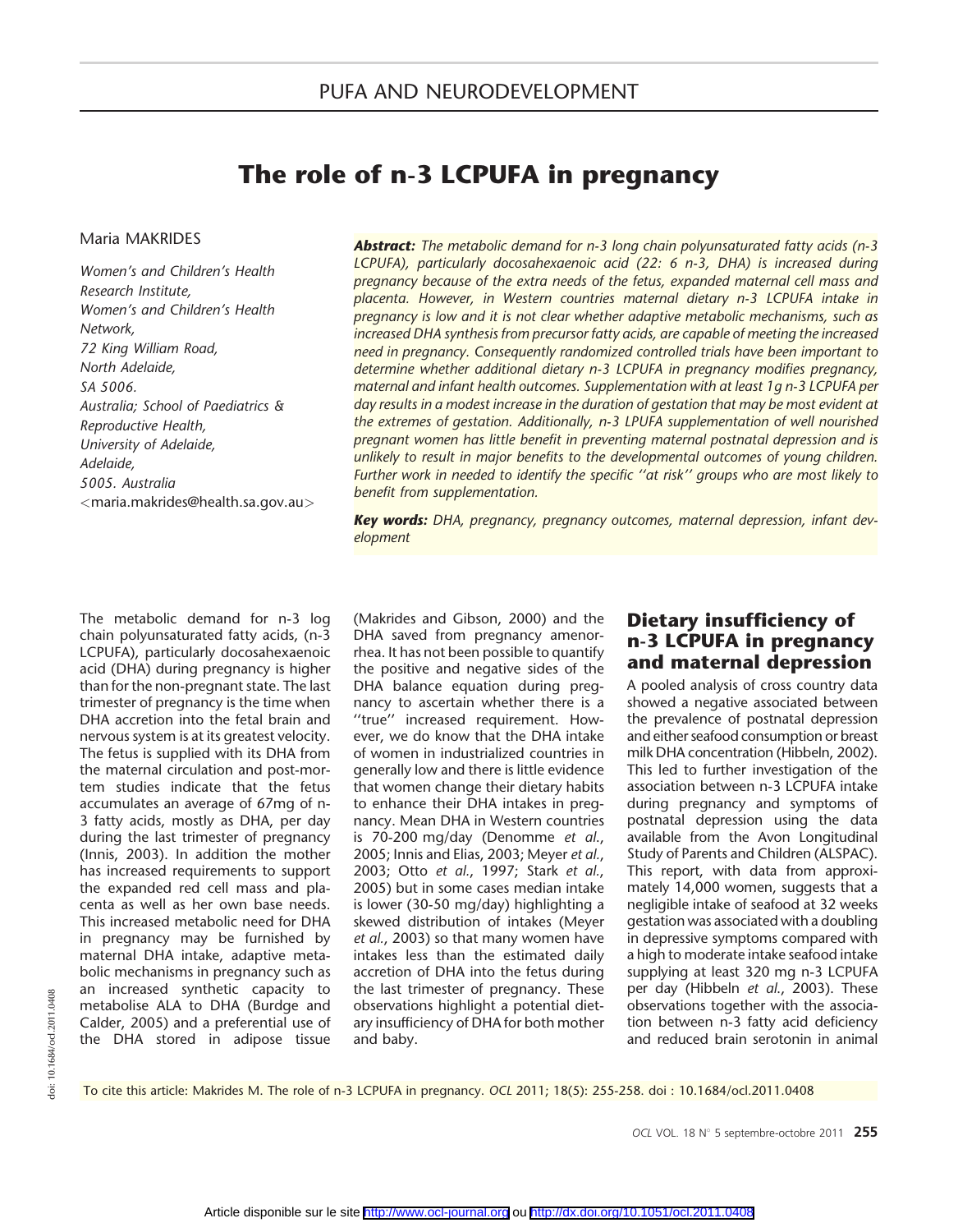studies highlight the plausibility of the hypothesis that dietary DHA insufficiency may be associated with symptoms of postnatal depression, and clearly highlight the need for well designed randomised controlled trials to establish a cause and effect relationship between increased dietary n-3 LCPUFA and reduced postnatal depression. Although two of the three available trials indicate that n-3 LCPUFA may ameliorate depressive symptoms in the perinatal period, all three trials have some methodological limitations (small numbers and/or open label design) that cannot exclude bias and random error (Llorente et al., 2003; Freeman et al., 2006a; Freeman et al., 2006b).

With this background we conducted the DOMInO (DHA to Optimise Mother Infant Outcome) trial (Makrides et al., 2010). The DOMInO trial included 2399 women and their children from 5 perinatal centres around Australia. Women with singleton pregnancies were allocated to take  $3\times0.5$  g capsules per day containing either high-DHA fish oil or a blend of three vegetable oils from midpregnancy until birth. One of the key aims was to assess the effect of DHA supplementation during pregnancy on postnatal depression in women, as indicated by a high score on the Edinburgh Postnatal Depression Scale of at 6 weeks or 6 months post-partum. Although we found a lower percentage of women in the DHA group reporting high levels of depressive symptoms, the DHA and control groups did not significantly differ (9.7% vs 11.2%, respectively; adjusted relative risk 0.85; 95% confidence interval (CI) 0.70 to 1.02; n=2399, P=0.09) (Makrides et al., 2010). This suggests that any effect of supplementation during pregnancy on postnatal depression is either small or negligible.

### n-3 LCPUFA during pregnancy and neurodevelopmental outcome of the off-spring

It is almost impossible to consider dietary intakes of n-3 LCPUFA during pregnancy without some consideration of childhood outcome. Indeed there has been renewed interest regarding the intake of n-3 LCPUFA, fish and seafood during pregnancy and the developmental outcome of children. Data from large cohort

studies in the USA and the UK, in which dietary intake was measured in pregnancy and development of the offspring assessed, demonstrate that maternal fish intake during pregnancy was positively associated with developmental and behavioral outcomes. Interestingly the data from both cohorts indicate that there may be a threshold (minimum intake) to achieve the beneficial associations between fish intake in pregnancy and child development. For example in the cohort from the USA the developmental advantage was noted when fish intake in pregnancy was greater than 2 fish meals per week (Oken et al., 2008), while in the cohort from the UK, seafood intake greater than 340 g per week was associated with improved childhood cognition and behavior (Hibbeln et al., 2007). These data add to the debate regarding the relative risks and benefits of fish and seafood intake during pregnancy especially with regard to neurotoxicity from methyl mercury. Hibbeln et al. modeled their analyses to test the US Federal Government advisories for pregnant women to limit their intake of seafood to <340 g per week. Oken et al. specifically assessed maternal mercury levels and found that higher mercury concentrations in maternal red cells were independently adversely associated with developmental outcome. Inclusion of both fish and mercury in their statistical model strengthened the positive association between maternal fish intake and early childhood development as well as strengthening the negative associate between maternal mercury concentration and developmental outcome (Oken et al., 2008). Collectively these data highlight an independence of fish and seafood intake from mercury. Interestingly, only 23% of the mothers who consumed fish more than twice per week were likely to have the highest concentrations of red cell mercury indicating that either these women ate fish low in mercury or that there were other sources of mercury exposure.

Fish and seafood are good dietary sources of n-3 LCPUFA as well as other nutrients that may impact on developmental outcome such as iodine. It is for this reason that randomized intervention trials involving specific nutrient supplementation are important in establishing the potential specific benefits related to individual nutrients. To date there have been four RCTs involving DHA supplementation during pregnancy that have measured cognitive development in childhood (Judge et al., 2007; Tofail et al., 2006; Dunstan et al., 2006; Helland et al., 2001) (one trial has multiple publications). All trials involved supplementation of women from mid-pregnancy to delivery or later with a DHA-rich fish oil. Three trials tested doses of DHA ranging 1.2-2.2 g/d, whereas one supplied  $\sim$ 300 mg DHA/day in muesli bars (Judge et al., 2007). Results from these trials were mixed; no difference in early cognitive development was observed in Fagan Infantest at 6 or 9 months, global development at 10 months (Tofail et al., 2006), language or behaviour at 30 months (Dunstan, et al. 2006), or IQ at 7 years (Helland et al., 2008) between the supplemented and control groups. However, improved problem solving at 9 months (Judge et al.,<br>2007), hand-eye coordination at hand-eye coordination at 30 months (Dunstan et al., 2006) and IQ at 4 years (Helland et al., 2003) were reported with DHA-supplementation in pregnancy. However all of the trials had some methodological limitations *–* all had relatively small sample sizes and were thus were underpowered for studying global cognitive outcomes in childhood. Furthermore, most trials suffered from significant attrition and/or selective loss from the fish oil supplemented group. Significant attrition or selective loss can both interfere with the integrity of the original randomization and hence increase the likelihood of bias. Although it is not possible to draw any robust conclusions regarding the cause and effect relationship of an increased dietary supply of n-3 LCPUFA during pregnancy and the cognitive development of the off-spring, a number of trials internationally have been specifically designed to answer the elusive question of whether DHA supplementation during pregnancy improves neurocognitive outcomes in childhood.

The first of these recent trials to fully report developmental outcomes in young children has been the DOMInO trial (Makrides et al., 2010). Our DOM-InO trial showed that while DHA supplementation did no result in significant benefit to mean cognitive scores at 18 months of age, there were significantly fewer children in the DHA group with low cognitive scores (<85), indicative of mildly delayed development, compared with the control group. This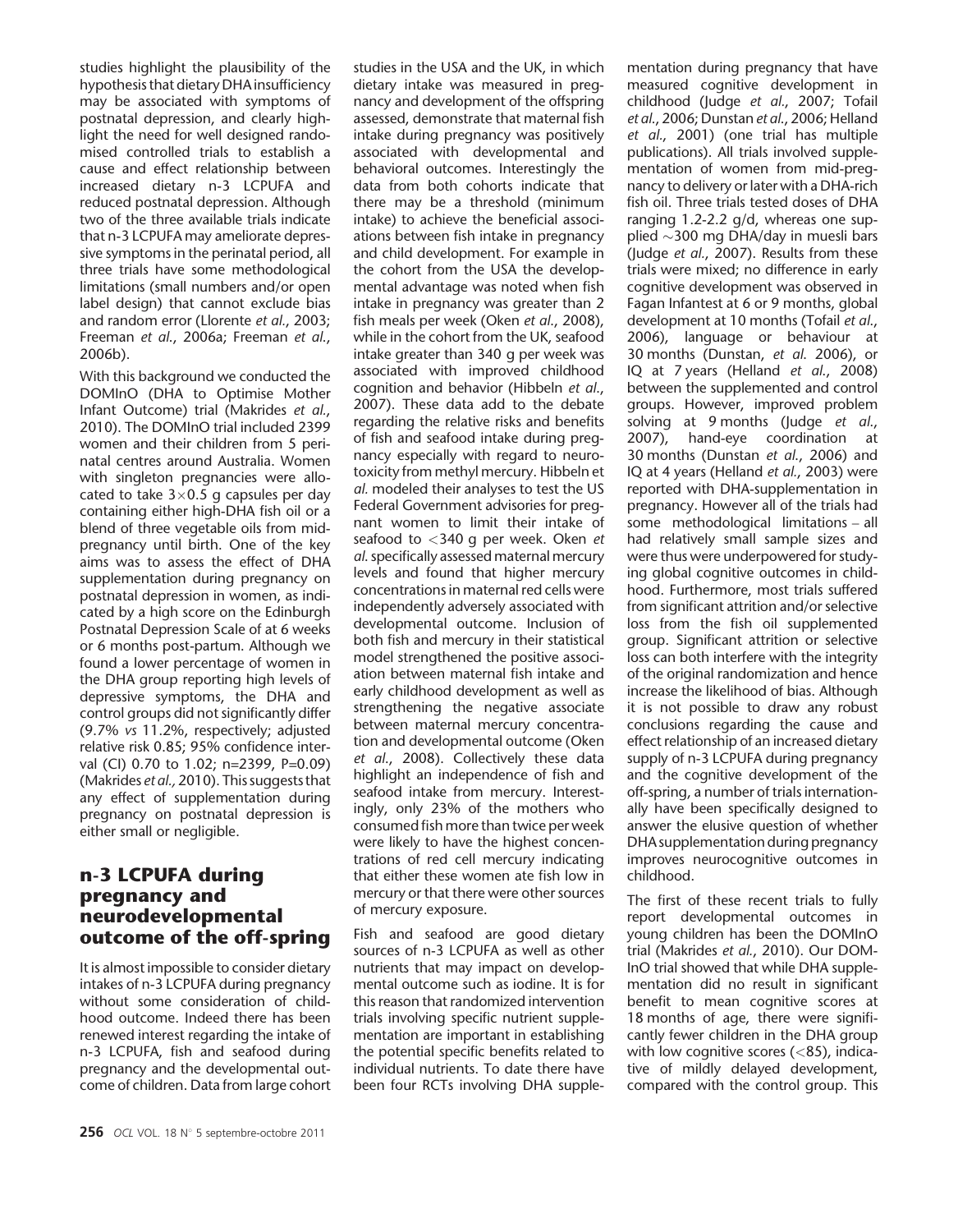finding has caused significant interest because it suggests that DHA supplementation may be efficacious only for young children who may be at risk of developmental delays. The suggestion that some children may need more DHA than others is perhaps best highlighted by the special case of the preterm infant (Makrides et al., 2009).

### n-3 LCPUFA supplementation during pregnancy, pregnancy duration and birth size

One of the potential effects of n-3 LCPUFA supplementation during pregnancy, which has not received much recent attention, is the prevention of preterm birth or the prolongation of gestation. It has been postulated that n-3 LCPUFA could delay initiation of labour and cervical ripening by inhibiting the production of prostaglandins  $F2\alpha$  and E2. This biochemical plausibility taken together with the observational studies showing an association between high fish consumption and increased duration of pregnancy, higher birth weight and a lower incidence of pre-eclampsia (Olsen et al., 1986; Olsen and Joensen, 1985) resulted in a number of randomised controlled trials to assess the cause and effect relationship between fish oil supplementation in pregnancy and improving major pregnancy outcomes.

Three systematic reviews have recently aggregated the results of the relevant randomized controlled trials (Makrides et al., 2006; Horvath et al., 2007; Szajewska et al., 2006). The metaanalyses showed remarkably consistent results despite the fact that these reviews had differing inclusion criteria. In brief, supplementation with marine oil in the second half of pregnancy resulted in a modest increase in the length of gestation (approximately 2.5 days) compared with no marine oil treatment. This was not reflected in a clear difference between the two groups in the risk of preterm birth  $\left( < 37 \right)$  weeks gestation), although women allocated marine oil did have a lower risk of giving birth before 34 weeks gestation (Makrides et al., 2006; Horvath et al., 2007). These data are also surprisingly consistent with the data from the DOMInO trial, which is the largest published trial

in the field (Makrides et al., 2010). The level of concordance between the outcomes of the systematic reviews and the single largest trial offers a high degree of confidence that relatively high dose dietary n-3 LCPUFA during pregnancy could be an effective strategy to prevent early preterm birth. Of course preventing early preterm birth implies a prolongation of gestation and it is important to consider whether there is an effect at the other extreme of gestation length and whether n-3 LCPUFA supplementation increases post-term birth. Although these data were difficult to decipher from the systematic reviews, the DOMInO trial did suggest that supplementation was associated with increased obstetric intervention (inductions and elective caesarean sections) because of postterm dates (Makrides et al., 2010). Clearly more work is needed and care is required in balancing the potential hazard and benefit of n-3 LCPUFA supplementation with regard to the duration of gestation.

Interestingly both the systematic reviews and the DOMInO trial show modest increases in birth weight of infants born to women treated with n-3 LCPUFA during pregnancy compared with control (Makrides et al., 2006). These differences were commensurate with the small increases in mean gestation length and there were no overall differences between the groups in the proportion of small-for-gestational age babies or birth weight zscores suggesting that any effect of n-3 LCPUFA may be a function of the duration of gestation rather than a direct effect on fetal growth.

In summary, n-3 LCPUFA of pregnant women is well studied and important core information exists. Supplementation, at higher n-3 LCPUFA doses than available in commercially available prenatal supplements, results in a modest increase in the duration of gestation that may be most evident at the extremes of gestation. Additionally, n-3 LPUFA supplementation of well nourished pregnant women is unlikely to have a major effect of preventing maternal postnatal depression and is unlikely to result in major benefits to the developmental outcomes of young children. Further work in needed to identify the specific ''at risk'' groups who are most likely to benefit from supplementation.

#### **REFERENCES**

Burdge GC, Calder PC. Conversion of alphalinolenic acid to longer-chain polyunsaturated fatty acids in human adults. Reprod Nutr Dev 2005; 45: 581-97.

Denomme J, Stark KD, Holub BJ. Directly quantitated dietary (n-3) fatty acid intakes of pregnant Canadian women are lower than current dietary recommendations. J Nutr 2005; 135: 206-11.

Dunstan JA, Simmer K, Dixon G, Prescott SL. Cognitive assessment at 2 1/2 years following fish oil supplementation in pregnancy: a randomized controlled trial. Arch Dis Fetal & Neonatal Ed 2006; 93: F45-50.

Freeman MP, Hibbeln JR, Wisner KL, Brumbach BH, Watchman M, Gelenberg AJ. Randomized dose-ranging pilot trial of omega-3 fatty acids for postpartum depression. Acta Psychiatr Scand 2006; 113: 31-5.

Freeman MP, Hibbeln JR, Wisner KL, Watchman M, Gelenberg AJ. An Open Trial of omega-3 fatty acids for depression in pregnancy. Acta Neuropsychiatrica 2006; 18: 21-4.

Helland IB, Saugstad OD, Smith L, et al. Similar effects on infants of n-3 and n-6 fatty acids supplementation to pregnant and lactating women. Pediatrics 2001; 108: 1-10.

Helland IB, Smith L, Saarem K, Saugstad OD, Drevon CA. Maternal supplemenatation with very-long-chain n-3 fatty acids during pregnancy and lactation augments children's IQ at 4 years of age. Pediatrics 2003; 111: e39-44.

Helland IB, Smith L, Blomen B, Saarem K, Saugstad OD, Drevon CA. Effect of supplementing pregnant and lactating mothers with n-3 very-long-chain fatty acids on children's IQ and body mass index at 7 years of age. Pediatrics 2008; 122: e472-9.

Hibbeln JR. Seafood consumption, the DHA content of mothers' milk and prevalence rates of postpartum depression: a cross-national, ecological: a cross-national, ecological analysis. J Affect Disord 2002; 69: 15-29.

Hibbeln JR, Davis JM, Heron J, Evans J, Wolke DFH, Golding J, ALSPAC study team. Low dietary omega-3s and increased depression risk in 14,541 pregnancies. Abstract [NR418] - American Psychiatric Association 2003 Annual Meeting.

Hibbeln JR, Davis JM, Steer C, et al. Maternal seafood consumption in pregnancy and neurodevelopmental outcomes in childhood (ALSPAC study): an observational cohort study. Lancet 2007; 369: 578-85.

Horvath A, Koletzko B, Szajewska H. Effect of supplementation of women in high-risk pregnancies with long-chain polyunsaturated